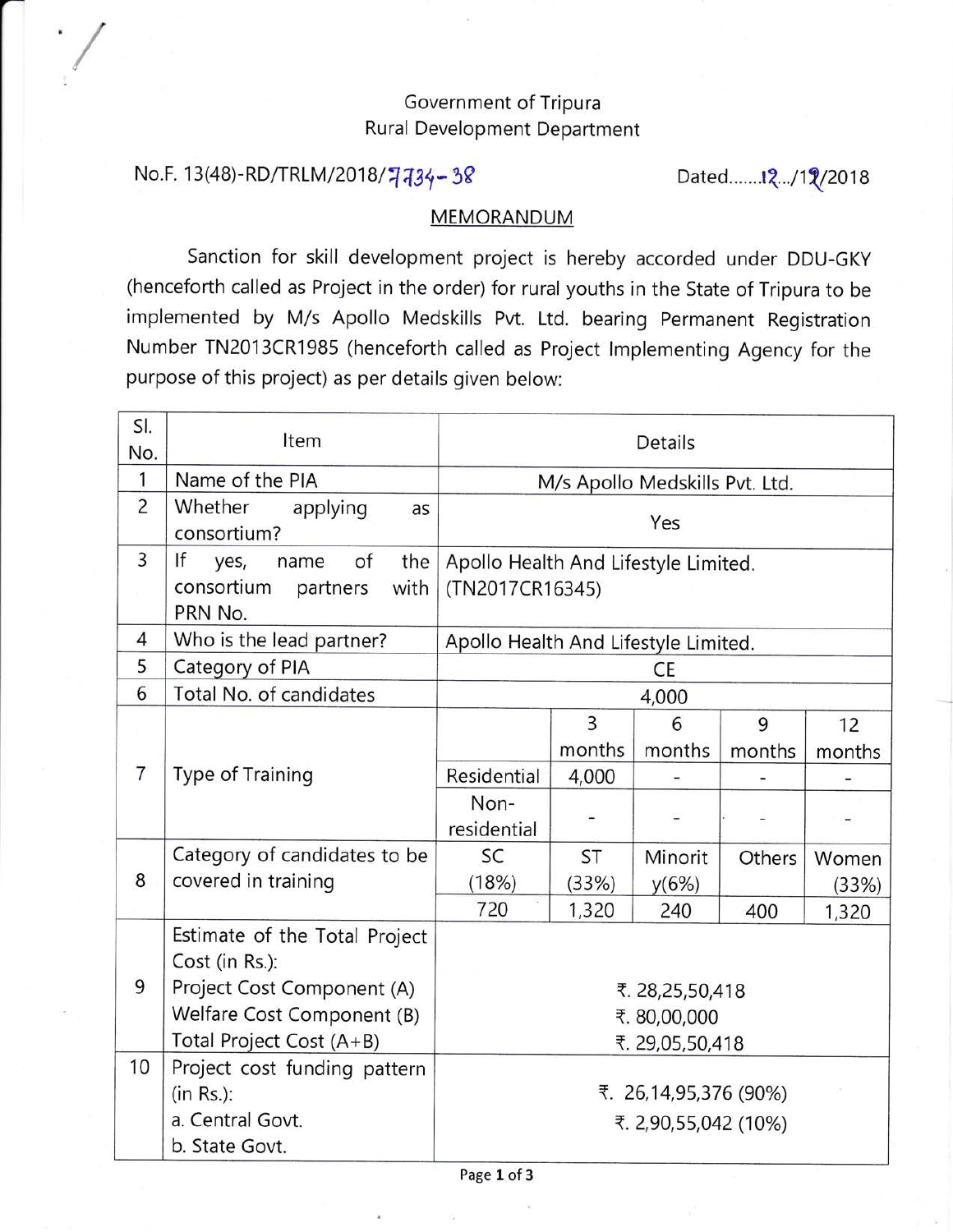|    | Total                                                 | ₹. 29,05,50,418                                                                                                                   |  |  |
|----|-------------------------------------------------------|-----------------------------------------------------------------------------------------------------------------------------------|--|--|
|    | $4 - 1$                                               |                                                                                                                                   |  |  |
| 11 | Does the PIA satisfy eligibility<br>conditions?       | Yes                                                                                                                               |  |  |
| 12 | Has the PAA recommended<br>the project?               | Yes                                                                                                                               |  |  |
| 13 | Whether<br>the<br>PAC<br>has<br>approved the project? | Yes, in the meeting held on 08.11.2018.                                                                                           |  |  |
| 14 | Districts to be covered                               | West Tripura, North Tripura, South Tripura, Dhalai,<br>Khowai, Sepahijala, Unakoti, Gomati                                        |  |  |
| 15 | <b>Training Center Location</b>                       | Agartala -1, Kamrup Assam -1, Hyderabad -1<br>Bangalore -1                                                                        |  |  |
| 16 | Trades to be covered                                  | Tourism & Hospitality (Room Attendant, F&BS<br>Trainee), Retail (Retail Sales Associate), Healthcare<br>(GDA, Pharmacy Assistant) |  |  |
| 17 | Duration of the project                               | 3 years                                                                                                                           |  |  |
| 18 | Third Party Certification                             | SSC                                                                                                                               |  |  |

2. Total fund i.e. ₹.29,05,50,418 which shall be released to the Project lmplementing Agency in four installments in the ratio of 25:50:15:10 subject to provisions of DDU-GKY Guidelines, 2016.<br>3. The Project Implementing Agency

The Project Implementing Agency shall submit a Performance Guarantee from a Nationalized Bank for ₹1.82 Crore (a minimum value of 6.25% of the total approved cost, as per notification No.50/2017 dt.13.09.2017 of the Rural skills Division, MoRD) at the time of signing the MoU.

4. First installment of fund amounting to \.7,26,37,605 ( Rupees Seven Crore Twenty Two Lakh Thirty Seven Thousand Six Hundred Five only) comprising of Central Share of ₹.6,53,73,845 (90%) and State Share of ₹.72,63,760 (10%) shall be released to the Project lmplementing Agency after signing of MoU, and completion of any other pre-requisite formalities in pursuance of the DDU-GKy guidelines.

5. lt is certified that there is no utilization certificate due from the project lmplementing Agency for the present project granted by the Sanctioning Authority.

6. The funds disbursed for the skill development project under DDU-GKY may be audited not only by Comptroller and Auditor General of lndia, but also by the